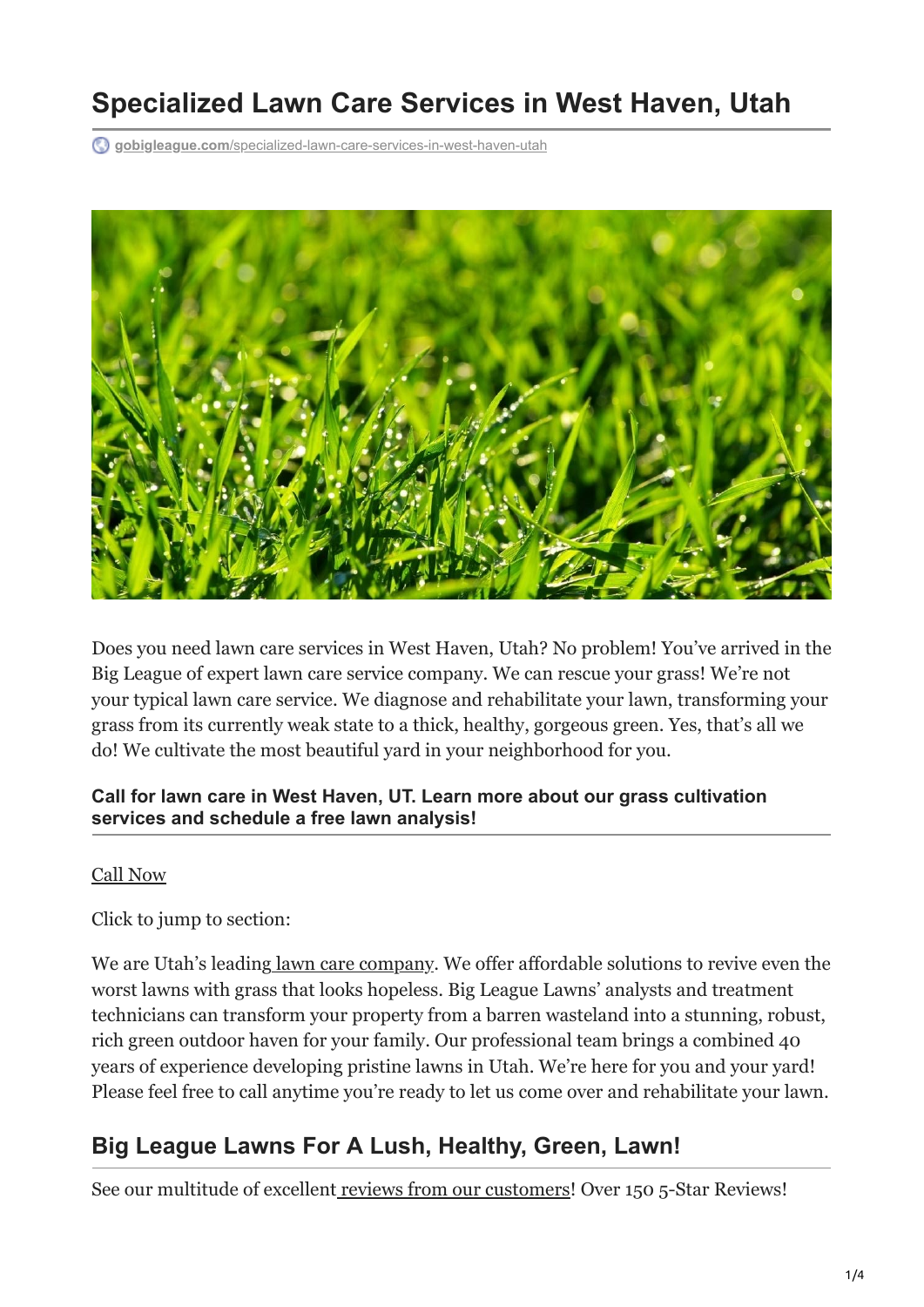- Expert-quality lawn diagnosis and treatment at an affordable cost
- Our home-blended fertilizer formulated for Utah lawns
- Two pre-emergent treatments
- Part of all profits goes to charitable causes

#### **Lawn Fertilization in West Haven, Utah**

For a thick, healthy, green lawn, [fertilization](https://gobigleague.com/lawn-fertilization-services-utah/) with the right material and plan is essential. A dense lawn means you don't need to use as much weed killer, and even the most tenacious weeds have difficulty taking root where the grass is too thick and healthy to allow room for them. Our specially formulated fertilizer for the Utah environment utilizes minimal application for maximal results.

#### **Lawn Weed Control Service in West Haven, Utah**

Weeds strive to crowd out the grass in a lawn. The weeds fight for space, sunlight exposure, moisture from precipitation, and essential nutrients. Weeds are strong and aggressive, and they succeed in forcing out healthy grass unless lawn owners act to prevent them from taking over[. Big League lawn weed control](https://gobigleague.com/lawn-weed-control-company-utah/) methods eliminate weeds and help prevent future reemergence.

## **Lawn Aeration in West Haven, Utah**

Aeration in lawn rehabilitation means disturbing the soil by creating tiny holes that allow air, water, and critical nutrients to penetrate grass roots. A lawn is more likely to need [aeration](https://gobigleague.com/lawn-aerator-service-utah/) if it has undergone frequent heavy foot traffic or vehicle traffic, as during home construction. Or, the soil can become compacted if the ground dries out quickly, causing excessive thatch. We remove thatch as needed, freeing your grass to thrive. Treatment with a lawn aerator enables the growth of deeper and stronger roots, which produce a denser, more robust lawn.

## **What Our Customers Are Saying in Bountiful**

## **Lawn Pest Control Service in West Haven, Utah**

Voracious insects and their buried larvae invade Utah lawns and do extreme damage to grass. The roots are especially vulnerable. For example[, lawn grubs](https://gobigleague.com/lawn-grub-prevention-control/) lie inactive in the soil through the cold winter months and emerge to devour grassroots in the spring. These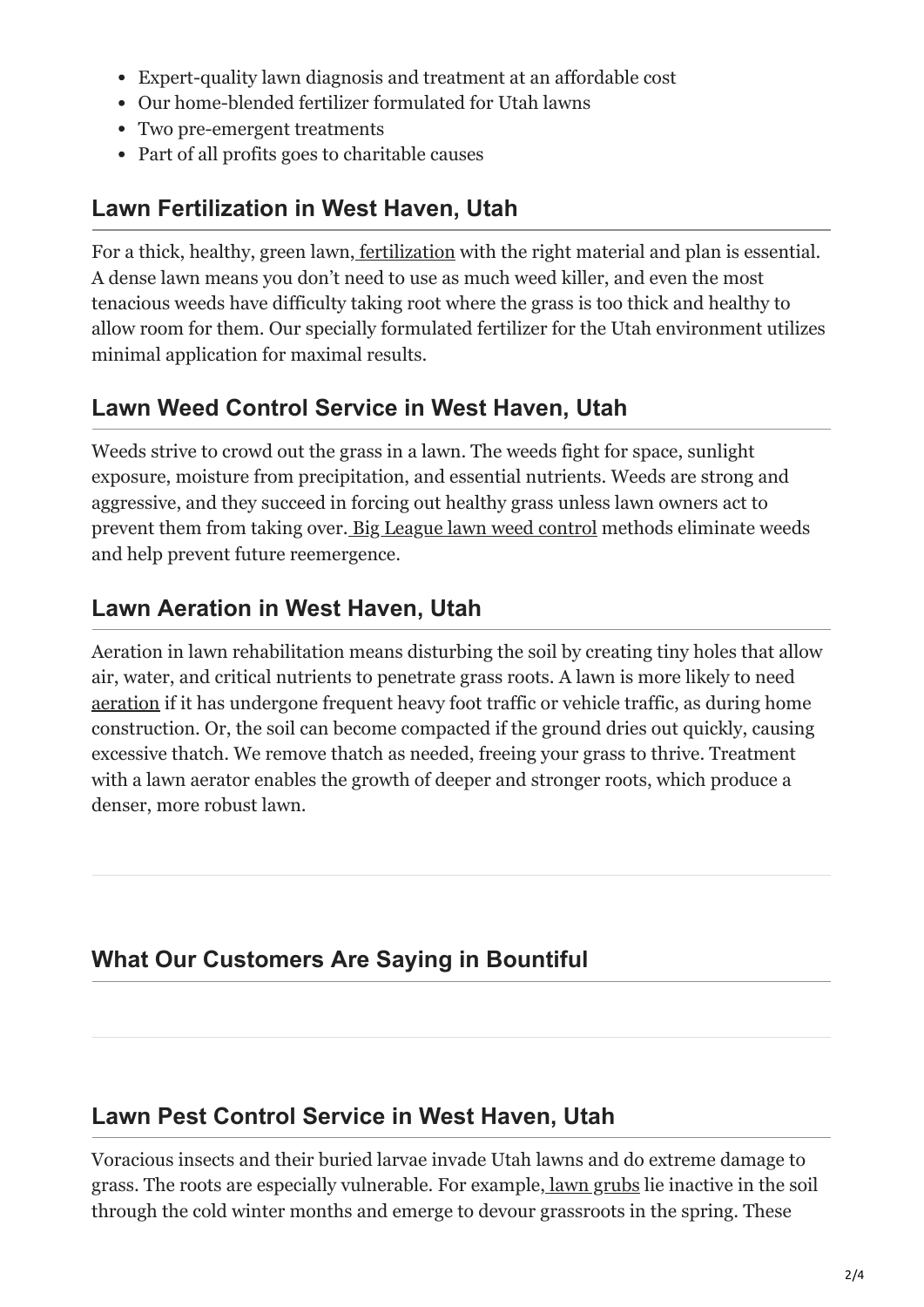beetle larvae leave large patches of patches of dead or brown grass. They're known for being difficult to eliminate without professional intervention. Big League experts identify and eliminate destructive lawn insects that attack lawns throughout the year.

#### **Lawn Winterization in West Haven, Utah**

Utah presents its regional abiotic challenges to many homeowners striving to maintain healthy grass. Utah [lawn winterization](https://gobigleague.com/lawn-winterization-utah/) provides the replenishment that soil and grass require to cultivate a thick green lawn that will flourish in the spring. Big League winterization applications can include pre-frost core cultivation for an abundant supply of water and nutrients to the grassroots, and fall fertilization to build grass density and [drought tolerance.](https://gobigleague.com/drought-stress-lawns/)

#### **Lawn Care Packages**

Take your lawn out of the minors and into the Big League this season! We offer affordable commercial and residentia[l lawn care packages](https://gobigleague.com/lawn-care-packages-in-utah/) for customers throughout Utah.



## **For Lawn Care Services in West Haven, Utah**

It's your turn! You can have one of thos[e beautiful lawns](https://gobigleague.com/gallery/) that families enjoy so much and that presents such great curb appeal. Don't keep letting the years drift by. Why not have the best-looking yard in your neighborhood this year? Let Big League Lawns experts diagnose the issues with your grass and your yard's growing conditions and build a gorgeous lawn for you.

**If your lawn is crying out for help, call Big League Lawns, at [801-876-1835](tel:+18018761835) today to schedule a FREE lawn analysis and estimate, or use our [online contact form](https://gobigleague.com/get-started-big-league-lawns-utah/)**